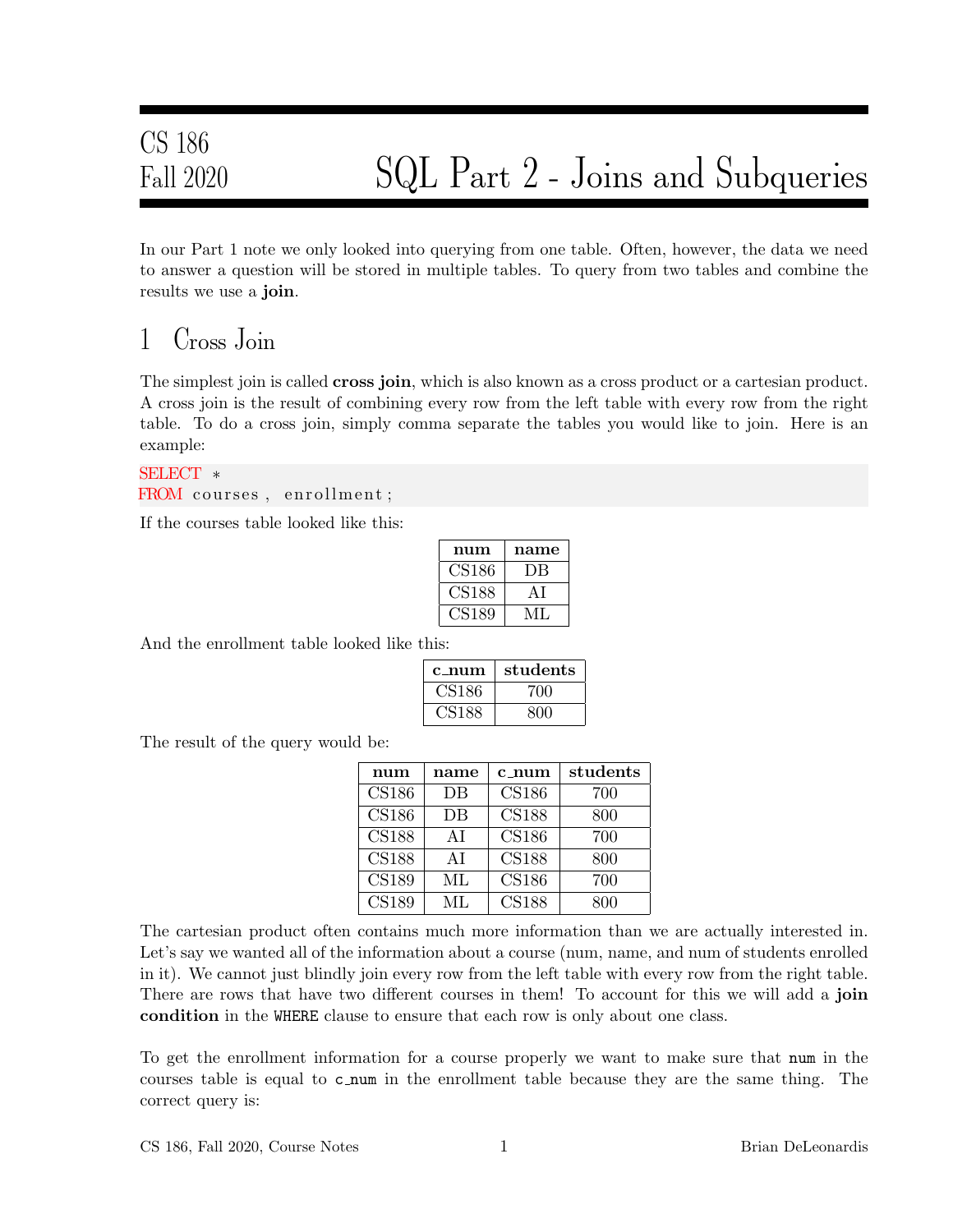# CS 186

# Fall 2020 SQL Part 2 - Joins and Subqueries

#### SELECT ∗ FROM courses, enrollment WHERE  $num = c_name;$

which produces:

| num | name | $c_{\text{num}}$ | students |
|-----|------|------------------|----------|
|     |      |                  | 71 M     |
|     |      |                  |          |

Notice that CS189, which was present in the courses table but not in the enrollment table, is not included. Since it does not appear as a c num value in enrollment, it cannot fulfill the join condition  $num = c_{num}$ .

If we really want CS189 to appear anyway, there are ways to do this that we will discuss later.

#### 2 Inner Join

The cross join works great, but it seems a little sloppy. We are including join logic in the WHERE clause. It can be difficult to find what the join condition is. In contrast, the inner join allows you to specify the condition in the ON clause. Here is the syntax:

```
SELECT column name (s)
FROM table1
INNER JOIN table2
ON table 1_column_name = table 2_column_name;
```
The table1\_column\_name = table2\_column\_name is the join condition. Let's write the query that gets us all of the course information as an inner join:

```
SELECT ∗
FROM courses INNER JOIN enrollment
ON num = c_num;
```
This query is logically the exact same query as the query we ran in the previous section. The inner join is essentially syntatic sugar for a cross join with a join condition in the WHERE clause like we demonstrated before.

### 3 Outer Joins

Now lets address the problem we encountered before when we left out CS189 because it did not have any enrollment information. This situation happens frequently. We still want to keep all the data from a relation even if it does not have a "match" in the table we are joining it with. To fix this problem we will use a left outer join. The **left outer join** makes sure that every row from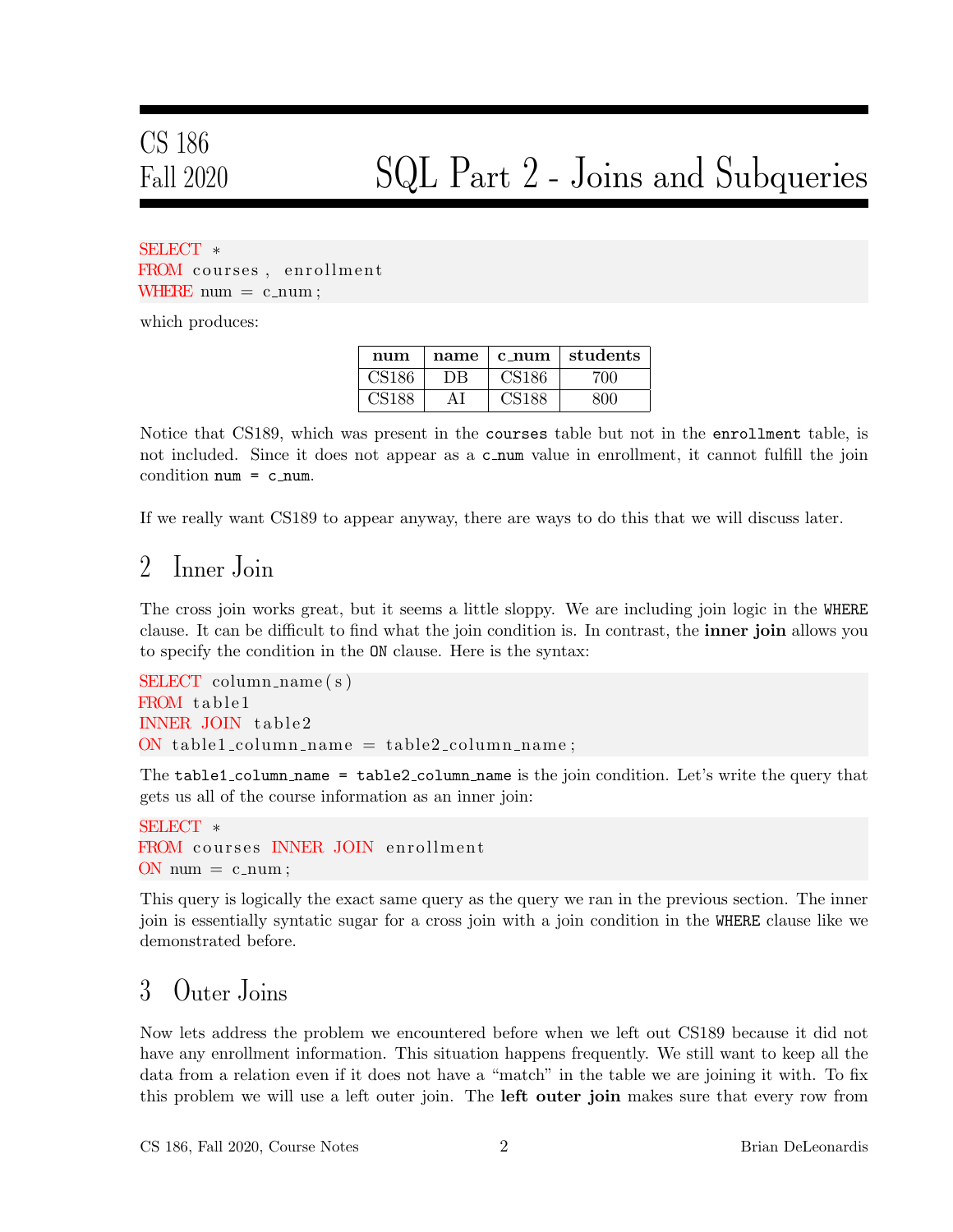the left table will appear in the output. If a row does not have any matches with the right table, the row is still included and the columns from the right table are filled in with NULL. Let's fix our query:

#### SELECT ∗ FROM courses LEFT OUTER JOIN enrollment  $ON$  num  $= c$ \_num;

This will produce the following output:

| num               | name | $c_{\text{num}}$  | students |
|-------------------|------|-------------------|----------|
| CS186             | DR   | CS186             | 700      |
| CS <sub>188</sub> | ΑI   | CS <sub>188</sub> | 800      |
| 3189              | MI   |                   | NHL      |

Notice that CS189 is now included and the columns that should be from the right table  $(c_{\text{num}},$ students) are NULL.

The right outer join is the exact same thing as the left outer join but it keeps all the rows from the right table instead of the left table. The following query is identical to the query above that uses the left outer join:

#### SELECT ∗ FROM enrollment RIGHT OUTER JOIN courses  $ON$  num  $=$  c\_num;

Notice that I flipped the order of the joins and changed LEFT to RIGHT because now courses is on the right side.

Let's say we add a row to our enrollment table now:

| $c_{\text{num}}$ | students |
|------------------|----------|
| CS186            | 700      |
| <b>CS188</b>     | 800      |
| CS160            | 400      |

But we still want to present all of the information that we have. If we just use a left or a right join we have to pick between using all of the information in the left table or all of the information in the right table. With what we know so far, it is impossible for us to include the information that we have about *both* CS189 and CS160 because they occur in different tables and do not have matches in the other table. To fix this we can use the **full outer join** which guarantees that all rows from each table will appear in the output. If a row from either table does not have a match it will still show up in the output and the columns from the other table in the join will be NULL.

To include all of data we have let's change the query to be: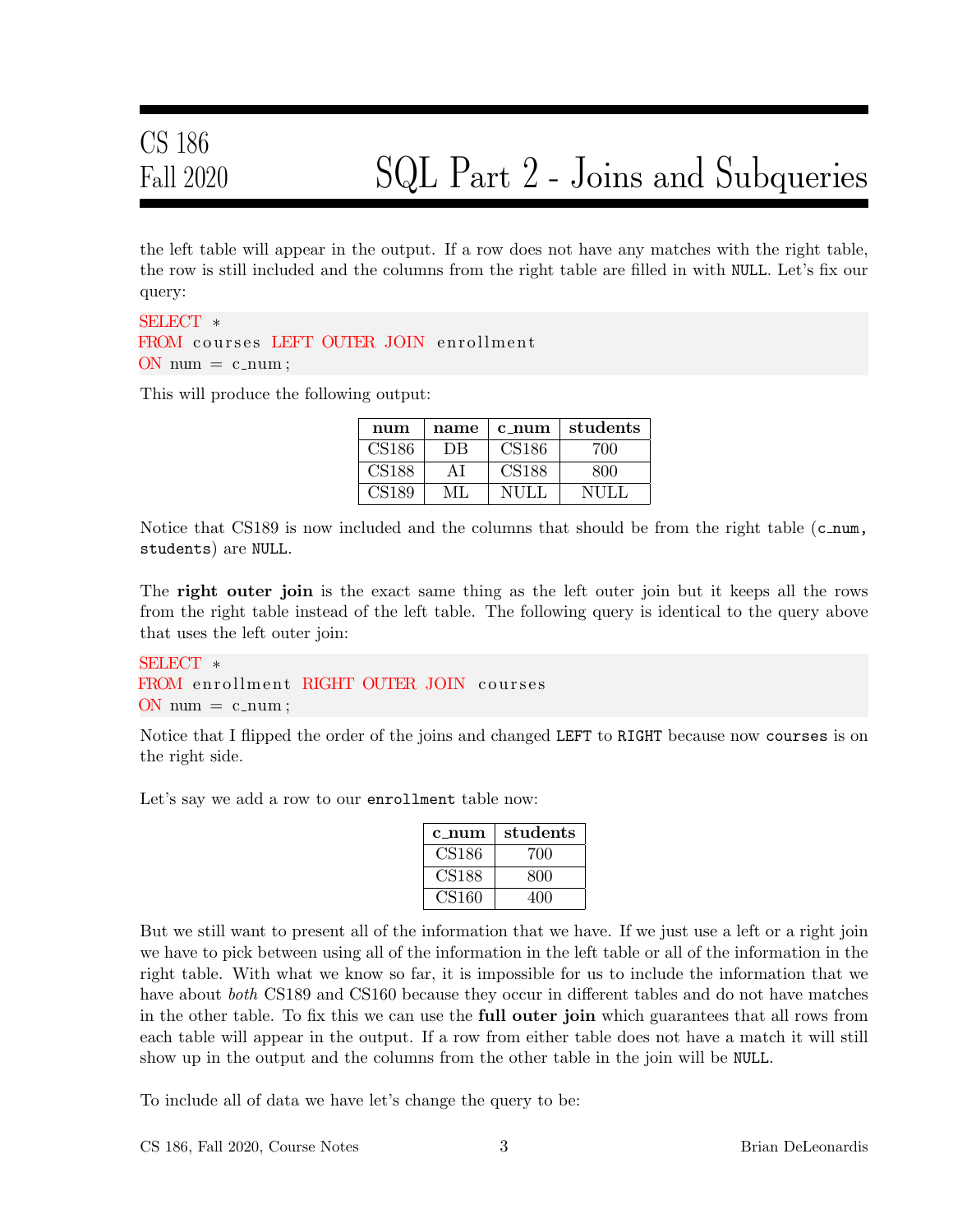#### SELECT ∗

FROM courses FULL OUTER JOIN enrollment  $ON$  num  $= c$ \_num;

which produces the following output:

| num         | name | $c_{1}$ num       | students |
|-------------|------|-------------------|----------|
| CS186       | DВ   | CS186             | 700      |
| CS188       | ΑI   | CS188             | 800      |
| CS189       | ML   | NULL              | NULL     |
| <b>NULL</b> | NULL | CS <sub>160</sub> | 400      |

#### 4 Name Conflicts

Up to this point our tables have had columns with different names. But what happens if we change the enrollment table so that it's c num column is now called num?

| num   | students |
|-------|----------|
| CS186 | 700      |
| CS188 | 800      |
| CS160 | 400      |

Now there is a num column in both tables, so simply using num in your query is ambiguous. We now have to specify which table's column we are referring to. To do this, we put the table name and a period in front of the column name. Here is an example of doing an inner join of the two tables now:

SELECT ∗ FROM courses INNER JOIN enrollment  $\overline{\text{ON}}$  courses . num = enrollment . num;

The result is:

| num      | name | num   | students |
|----------|------|-------|----------|
| CS186    | DB.  | CS186 | 700.     |
| . 191.99 |      |       | חר       |

It can be annoying to type out the entire table name each time we refer to it, so instead we can alias the table name. This allows us to rename the table for the rest of the query as something else (usually only a few characters). To do this, after listing the table in the FROM we add AS <alias name>. Here is an equivalent query that uses aliases:

```
SELECT ∗
FROM courses AS c INNER JOIN enrollment AS e
ON c . num = e . num;
```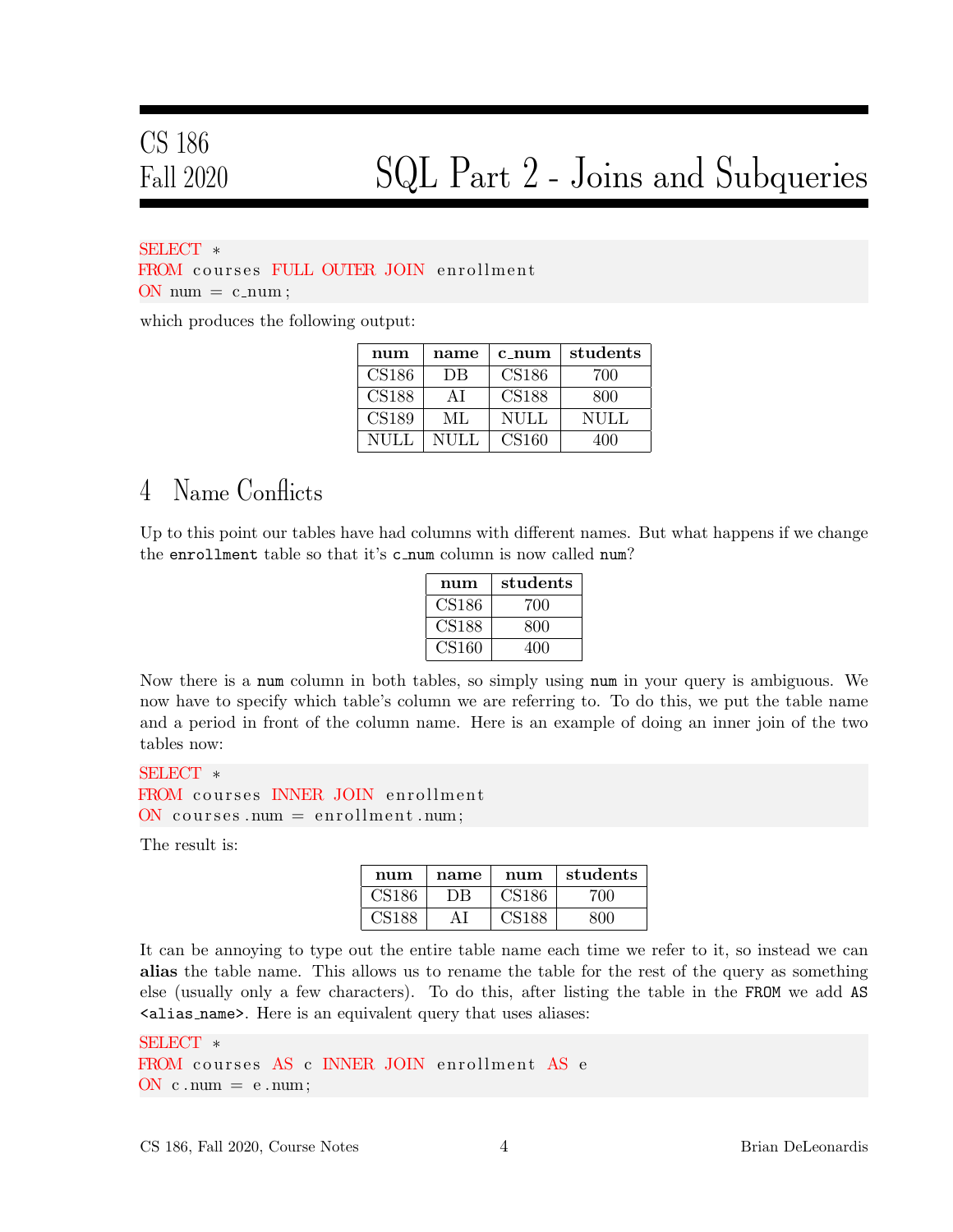# CS 186

### Fall 2020 SQL Part 2 - Joins and Subqueries

| num | name | num | students |
|-----|------|-----|----------|
|     |      |     |          |
|     |      |     |          |

### 5 Natural Join

Often in relational databases, the columns you want to join on will have the same name. To make it easier to write queries, SQL has the **natural join** which automatically does an equijoin (equijoin = checks if columns are equivalent) on columns with the same name in different tables.

The following query is the same as explicitly doing an inner join on the num columns in each table:

#### SELECT ∗ FROM courses NATURAL JOIN enrollment;

The join condition: courses.num = enrollment.num is implicit. While this is convenient, natural joins are not often used in practice because they are confusing to read and because adding columns that are not related to the query can change the output.

#### 6 Subqueries

Subqueries allow you to write more powerful queries. Let's look at an example...

Let's say you want to find the course num of every course that has a higher than average num of students. You cannot include an aggregation expression (like AVG) in the WHERE clause because aggregation happens after rows have been filtered. This may seem challenging at first, but subqueries make it easy:

```
SELECT num
FROM enrollment
WHERE students \geq (
    SELECT AVG(students)
    FROM enrollment;
);
```
The output of this query is:

| num      |
|----------|
| 5188     |
| 518<br>h |

The inner subquery calculated the average and returned one row. The outer query compared the students value for each row to what the subquery returned to determine if the row should be kept.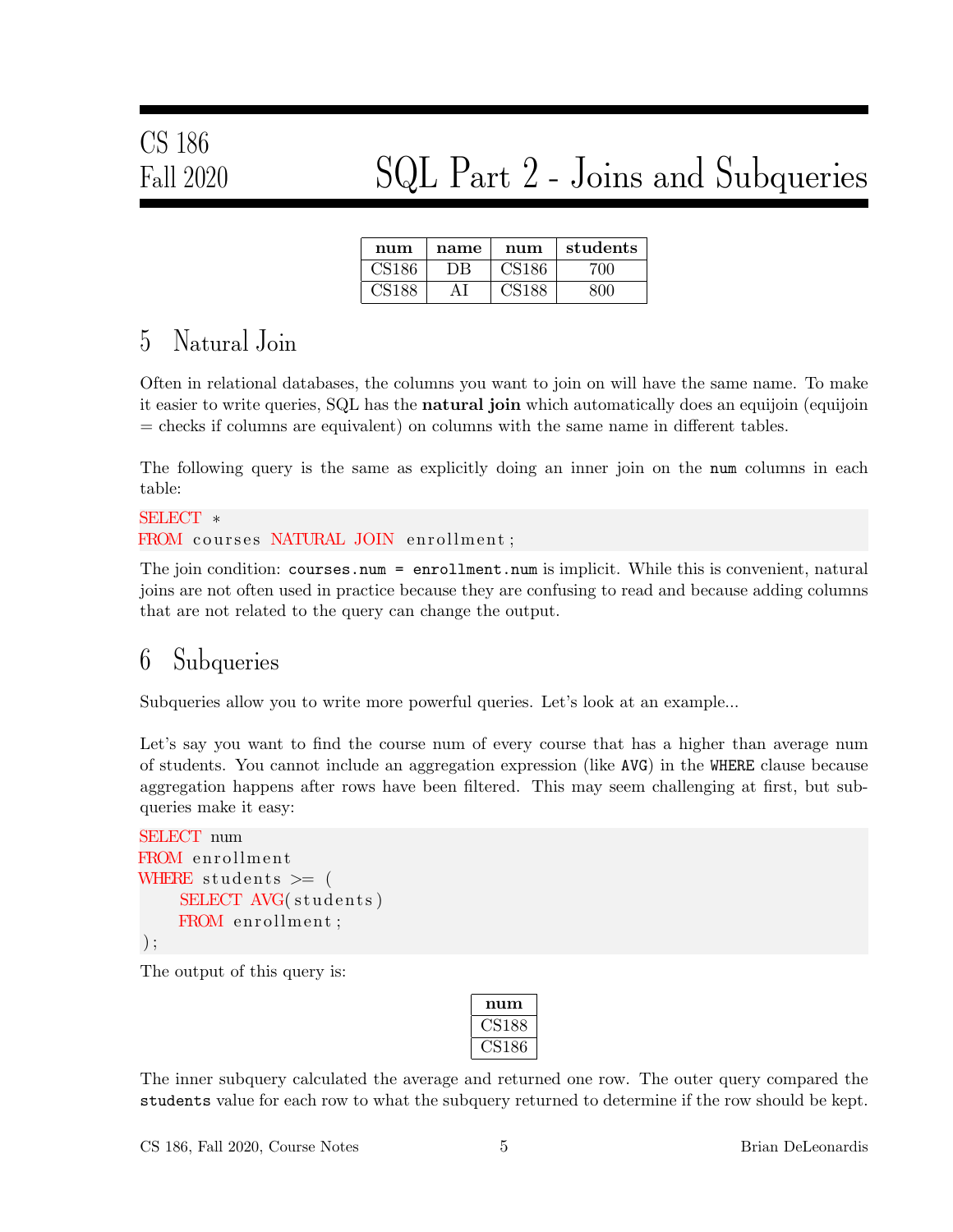Note that this query would be invalid if the subquery returned more than one row because  $\geq$ = is meaningless for more than one number. If it returned more than one row we would have to use a set operator like ALL.

### 7 Correlated Subqueries

The subquery can also be correlated with the outer query. Each row essentially gets plugged in to the subquery and then the subquery uses the values of that row. To illustrate this point, let's write a query that returns all of the classes that appear in both tables.

```
SELECT ∗
FROM classes
WHERE EXISTS (
  SELECT ∗
  FROM enrollment
  WHERE classes . num = enrollment . num
) ;
```
As expected, this query returns:

| num    | name |
|--------|------|
| US 188 |      |
| US186  |      |

Let's start by examining the subquery. It compares the classes.num (the num of the class from the current row) to every enrollment.num and returns the row if they match. Therefore, the only rows that will ever be returned are rows with classes that occur in each table. The **EXISTS** keyword is a set operator that returns true if any rows are returned by the subquery and false if otherwise. For CS186 and CS188 it will return true (because a row is returned by the subquery), but for CS189 it will return false. There are a lot of other set operators you should know (including ANY, ALL, UNION, INTERSECT, DIFFERENCE, IN) but we will not cover any others in this note (there is plenty of documentation for these operators online).

### 8 Subqueries in the From

You can also use subqueries in the FROM clause. This lets you create a temporary table to query from. Here is an example:

```
SELECT ∗
FROM (
    SELECT num
    FROM classes
) as a
WHERE num = 'CS186 ';
```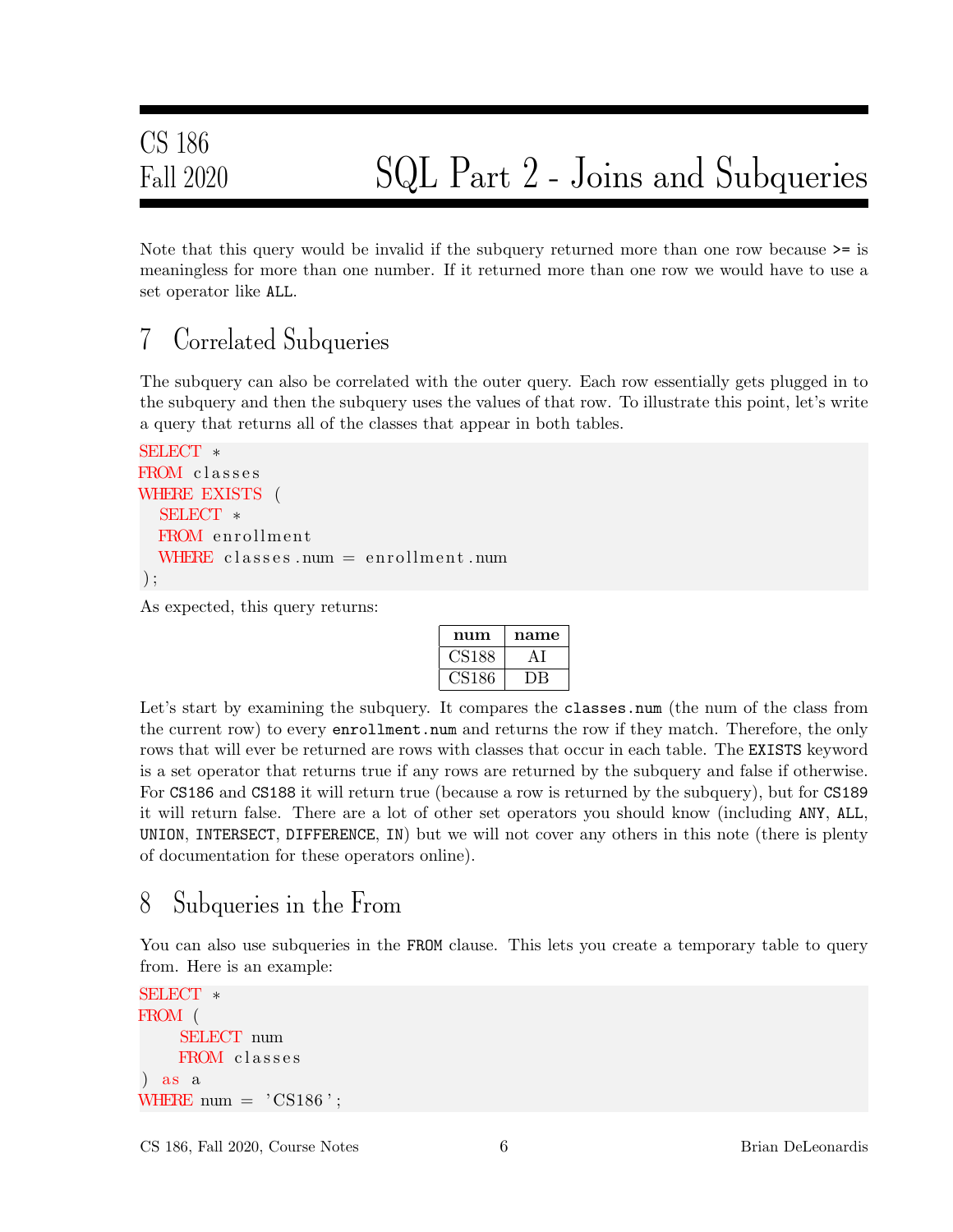Returns:



The subquery returns only the num column of the original table, so only the num column will appear in the output. One thing to note is that subqueries in the FROM cannot usually be correlated with other tables listed in the FROM. There is a work around for this, but it is out of scope for this course.

A cleaner way of doing this is using common table expressions (or views if you want to reuse the temporary table in other queries) but we will not cover this in the note.

### 9 Practice Questions

We will reuse the dogs table from part 1:

```
CREATE TABLE dogs (
 dogid integer,
 ownerid integer,
 name varchar,
 breed varchar,
 age integer,
 PRIMARY KEY (dogid),
 FOREIGN KEY (ownerid) REFERENCES users (userid)
) ;
```
and add an owners table that looks like this:

```
CREATE TABLE users (
 userid integer,
 name varchar,
 age integer,
PRIMARY KEY (userid)
);
```
The users own dogs. The ownerid column in the dogs table corresponds to the userid column of the users table (ownerid is a foreign key that references the users table).

- 1. Write a query that lists the names of all the dogs that "Josh Hug" owns.
- 2. Write the query above using a different kind of join (i.e. if you used an INNER JOIN, try using a cross join with the join condition in the WHERE).
- 3. Write a query that finds the name of the user and the number of dogs that user owns for the user that owns the most dogs in the database. Assume that there are no ties (i.e. this query should only return 1 user). Users may share the same name.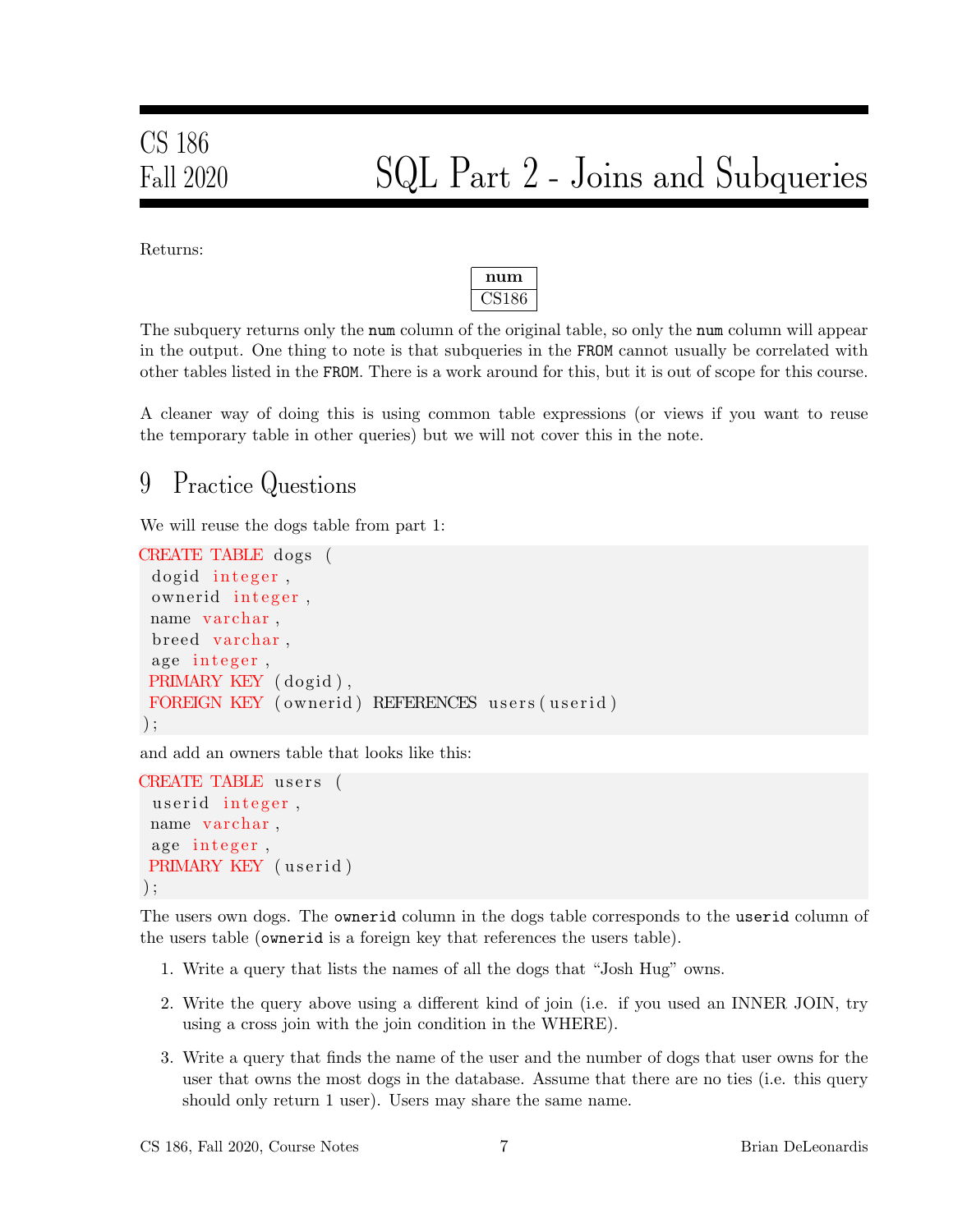4. Now write the same query again, but you can no longer assume that there are no ties.

10 Solutions

1)

```
SELECT dogs . name
FROM dogs INNER JOIN users ON dogs ownerid = users userid
WHERE users.name="\mathrm{Josh}\_\mathrm{Hug}";
```
We now need information from both tables (the dog name is only in the dogs table and the owner name is only in the users table). The join condition is dogs.ownerid=users.userid because we only want to get rows with the dog and its owner in it. Finally we add the predicate to the WHERE clause to only get Josh's dogs.

2)

```
SELECT dogs . name
FROM dogs, users
WHERE dogs ownerid = users userid and users name="Josh Hug";
```
We first do a cross join and then add our join condition to the WHERE clause.

3)

```
SELECT users . name, COUNT(*)FROM users INNER JOIN dogs on users userid = dogs ownerid
GROUP BY users.userid, users.name
ORDER BY COUNT(*) DESC
LIMIT 1;
```
Similarly to question 2 in the part 1 notes, we can use an ORDER BY combined with a LIMIT to select the first n most rows (with n being 1 in this case). We GROUP BY the name because we want our groups to be all about one user. We have to include userid in the GROUP BY, because users may share the same name.

4)

```
SELECT users . name, COUNT(*)FROM users INNER JOIN dogs ON users userid = dogs ownerid
GROUP BY users userid, users . name
HAVING COUNT(*) >= all(
        SELECT COUNT( ∗ )
        FROM dogs
        GROUP BY ownerid
```